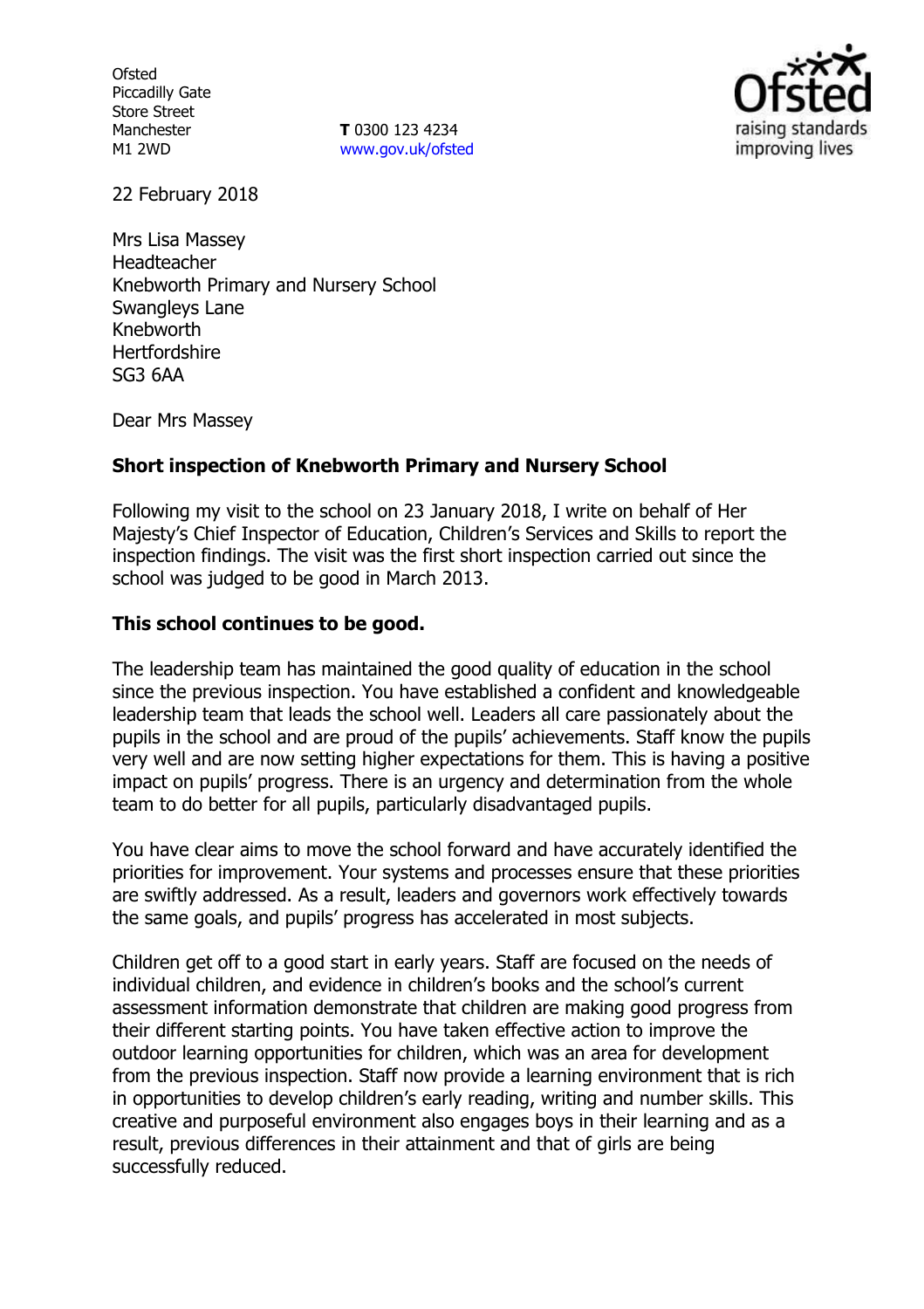

Most parents and carers who responded to Parent View, Ofsted's online questionnaire, are happy with the school. In particular, parents appreciate the information teachers provide which enables them to support their children with learning at home. For example, the online information provided by staff is helping parents to increase their expectations of what their children can achieve. Staff are currently extending this support to early years so that parents with younger children can see more easily what their children are learning and support them further at home.

In my discussions with parents, it was clear that they value the support that the school provides for their children, not only academically but also in terms of their children's personal development and well-being. However, some parents have mixed feelings about the way leaders communicate the work being done to further improve the school. Parents would like to receive more information on this so that they can support the school further in achieving its aims. This is currently an improvement focus for the school.

## **Safeguarding is effective.**

Leaders have ensured that safeguarding arrangements are fit for purpose. Leaders and governors ensure that appropriately rigorous checks are carried out on all adults in the school to make sure that they are suitable to work with children. Staff are well trained in child protection and safeguarding issues.

The support given to vulnerable pupils and their families is a strength of the school. All adults work well together to prioritise the needs of these pupils to ensure that they are happy and safe and make progress with their learning. This includes working with other agencies as well as effective day-to-day support from the strong pastoral team.

Pupils and their families spoke very positively about the support they receive. Parents appreciate that staff are always 'there for them'.

# **Inspection findings**

- One of the lines of enquiry I explored to check whether the school remains good was how effectively phonics is taught and whether pupils make good enough progress in this area from their starting points. Published results show that the proportion of pupils that reached the expected standard in the Year 1 phonics check has been declining over the last three years.
- During my visits to lessons and discussions with your leaders, it was clear that pupils are supported well to make strong progress in their phonics skills, including a small group of pupils in Year 3 and Year 4 who had not met the standard in Year 2. Teachers track pupils' progress closely and this enables them to address any underachievement quickly and put focused support in place. As a result, pupils' attainment in phonics has improved and the school's assessment information indicates that a higher proportion of pupils are expected to achieve the national standard.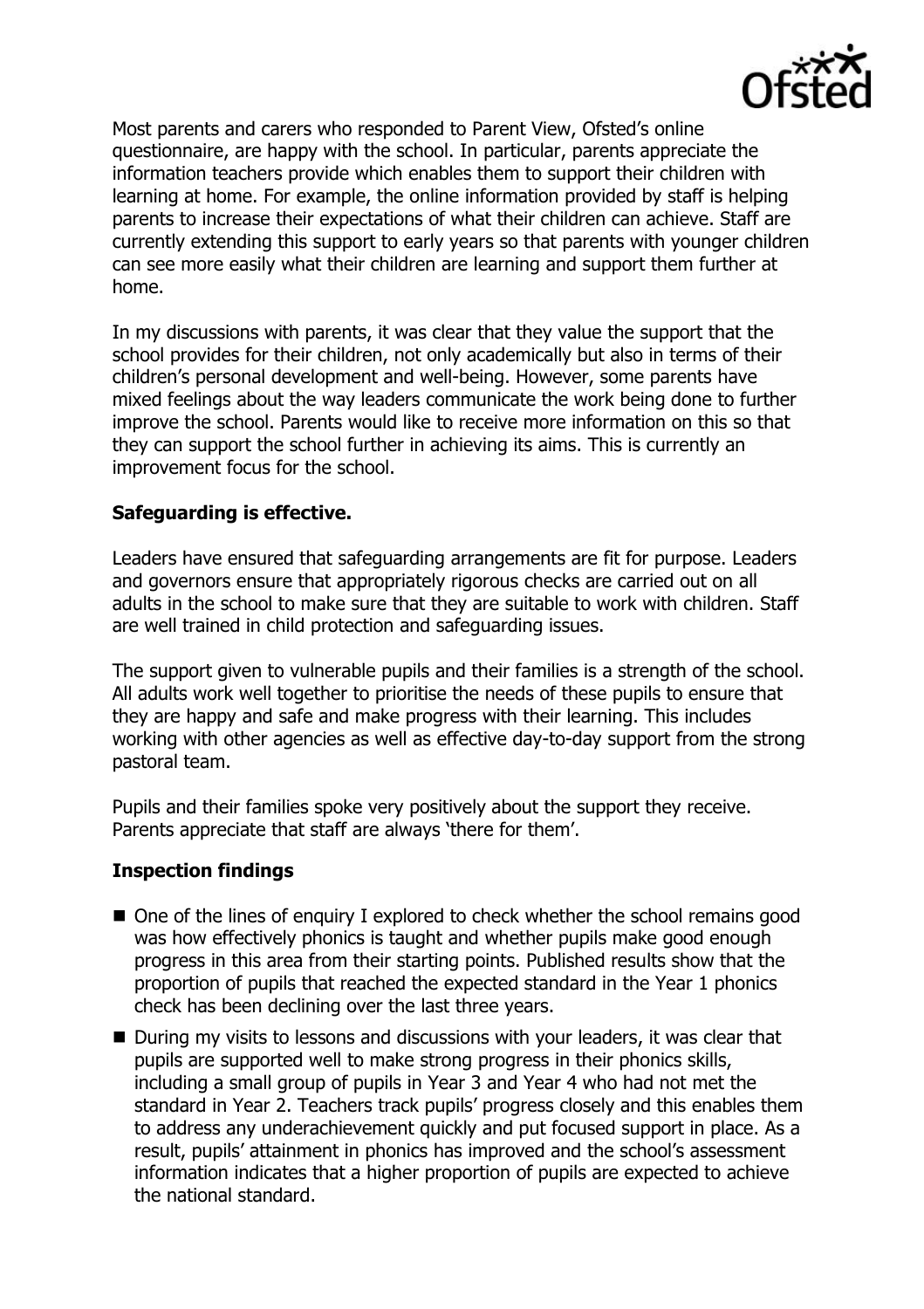

- I also considered the achievement of disadvantaged pupils and how leaders are ensuring that these pupils make strong progress across subjects. This is because published assessment information for the last three years shows that these pupils did not achieve as well as other pupils in the school.
- Leaders, including governors, view the achievement and well-being of disadvantaged pupils in the school as a high priority. Leaders quickly and effectively identify any barriers to learning. Additional government funding is used to organise personalised extra help in lessons according to the pupils' individual needs. Consequently, the small number of disadvantaged pupils are making good progress from their various starting points. However, you recognise that disadvantaged pupils need to achieve better in mathematics.
- Another line of enquiry focused on how teachers plan and teach mathematics to ensure that all pupils make rapid progress. This is because published assessment information shows that pupils do not attain as well in mathematics as they do in other subjects.
- You and your leaders have rightly identified this as a whole-school priority. You have effectively used the local authority and external consultants to train and support staff to improve mathematics outcomes for all pupils. Consequently, teachers are now challenging pupils to solve a range of mathematical problems.
- Work in pupils' books and the comments pupils made to me demonstrate that they are making good progress in mathematics. Pupils told me that they like the mathematical challenges they are given and that they have to think hard about what they already know in order to successfully solve them. However, within this positive and improving picture, disadvantaged pupils do not always attain as highly as they should. You acknowledge that more work needs to be done to ensure that this happens consistently.
- Finally, I considered how well pupils are supported and encouraged to attend school. This line of enquiry arose from historical information showing that not all pupils attended school as often as they should. I looked at rates of attendance and, specifically, the attendance of disadvantaged pupils. Previously, these pupils have had particularly high rates of absence, including persistent absence.
- You and your governors have worked hard to raise the attendance of pupils. This has included a focus on rewarding good attendance alongside individualised support for families when needed, to encourage better attendance. This has reduced the large number of pupils in the previous year who had low attendance. As a result, attendance across the school, including for disadvantaged pupils, is improving and moving closer to national averages.

# **Next steps for the school**

Leaders and those responsible for governance should:

- continue to promote positive shared working relationships with parents to enable parents to feel informed about their children's education and the work of the school
- $\blacksquare$  ensure that further improvements are made to the teaching of mathematics so